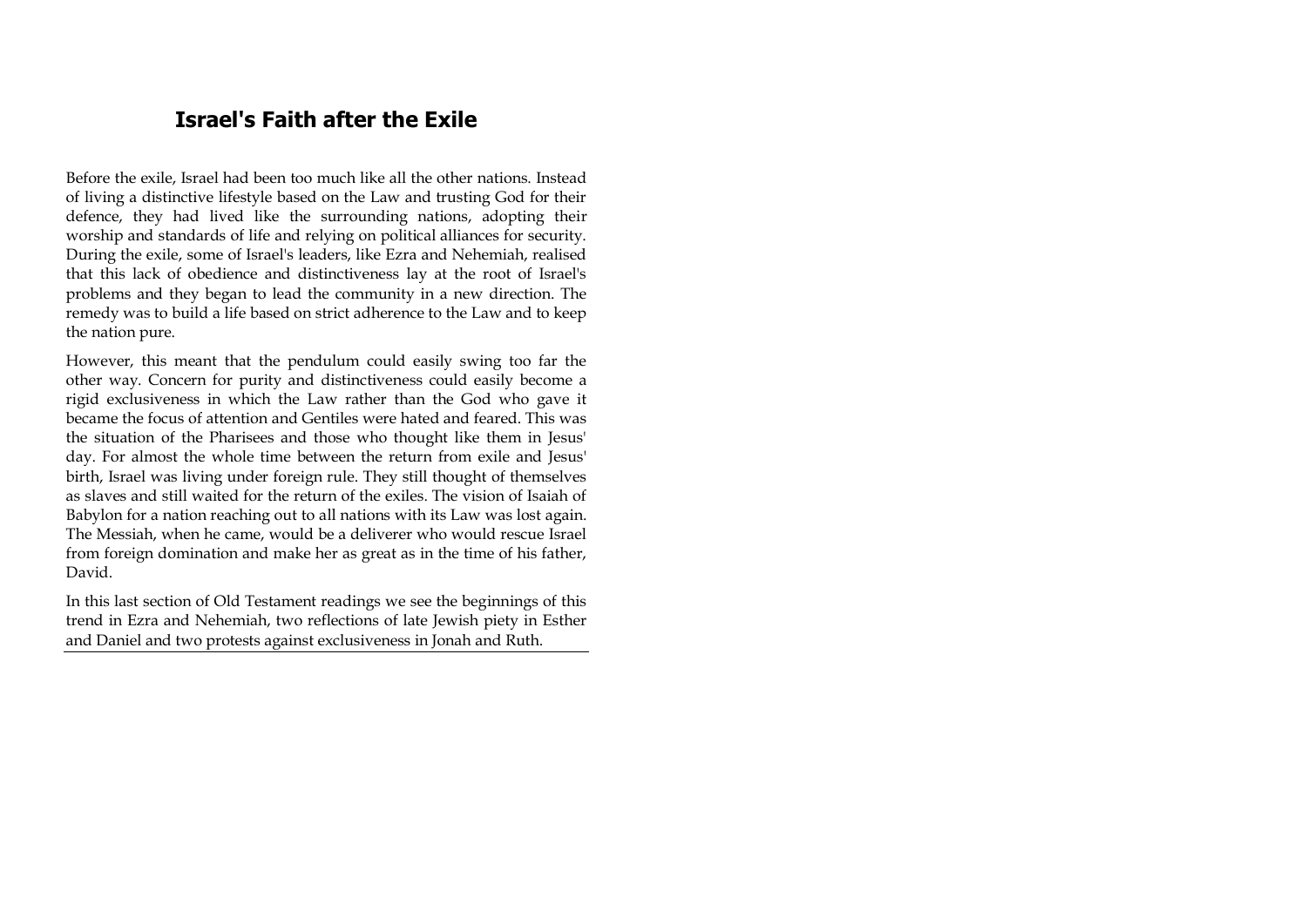# **Day 323. Psalm 93; Nehemiah 9 - 10; Ezra 9 - 10**

# **The Cost of the Law**

#### **Psalm 93**

The Lord is King over the whole earth.

#### **Nehemiah 9 - 10**

These chapters follow the story of the reading of the Law in Nehemiah 8. The reaction of the people, led by the Levites, was first praise and then confession. The Law brought out the contrast between the grace of God to Israel and their ingratitude and disobedience. Echoes of the Torah abound in the prayer, such as the description of God in 9:17, drawn from Exodus 34:6, and the graciousness of God in the wilderness in 9:21, quoted from Deuteronomy 8:4. Knowledge of the Law applied this way was the main nourishment of post-exilic piety.

The prayer also established the continuity between the post-exilic community and Israel's history, mentioning the patriarchs, the exodus, the gift of the Law at Sinai, the wilderness wanderings, the conquest, the judges and the prophets. Through all this, the community discerned the teaching and guiding of God's "good Spirit" (9:20,30; see Psalm 143:10). Yet at the present time, the people of Israel were still slaves (9:36).

The outcome was a binding agreement to keep the Law, sealed by a curse and an oath. Specially mentioned were the obligations to avoid intermarriage with other nations, to keep the Sabbath, and to maintain the worship of the Temple (10:28-end). These were becoming the most important signs of Jewish distinctiveness. Here we see the seeds of the exclusiveness of Jesus' day, in which Samaritans and Gentiles were treated with suspicion and even hatred. The weakness of the whole commitment was the possibility that it might be understood as a bargain, in which Israel looked to God for freedom in return for obedience.

#### **Ezra 9 - 10**

Exactly how these chapters relate historically to Nehemiah 9 - 10 is not clear, but logically they reflect a later development. Having entered a

commitment to keep themselves pure, the Israelites had failed to carry it out. The "holy race" had been mingled with the surrounding peoples (9:2).

Like that in Nehemiah 9, Ezra's prayer looked back to the failings of the pre-exilic community. But here, even more than in Nehemiah, the prayer has the nature of "representative confession": Ezra does not simply recall the guilt of Israel's ancestors; he identifies with it and takes it on himself. It is not just "they" who sinned but "we" and even "I" (9:6-7). Because of the sin of past and present generations, Israel was still in slavery. Some "little relief" (9:8) was to be found in that this slavery was not as burdensome as that under Pharaoh in Egypt, but it was slavery nevertheless.

The solution adopted was the drastic one of sending away the wives and children from all foreign marriages (daughters who had "married out" were already lost), and Ezra 10 relates the story of how agreement was reached. In its concern for the "holy race" the passage does not tell us about the fate of the women and children who were thus separated from their husbands and fathers.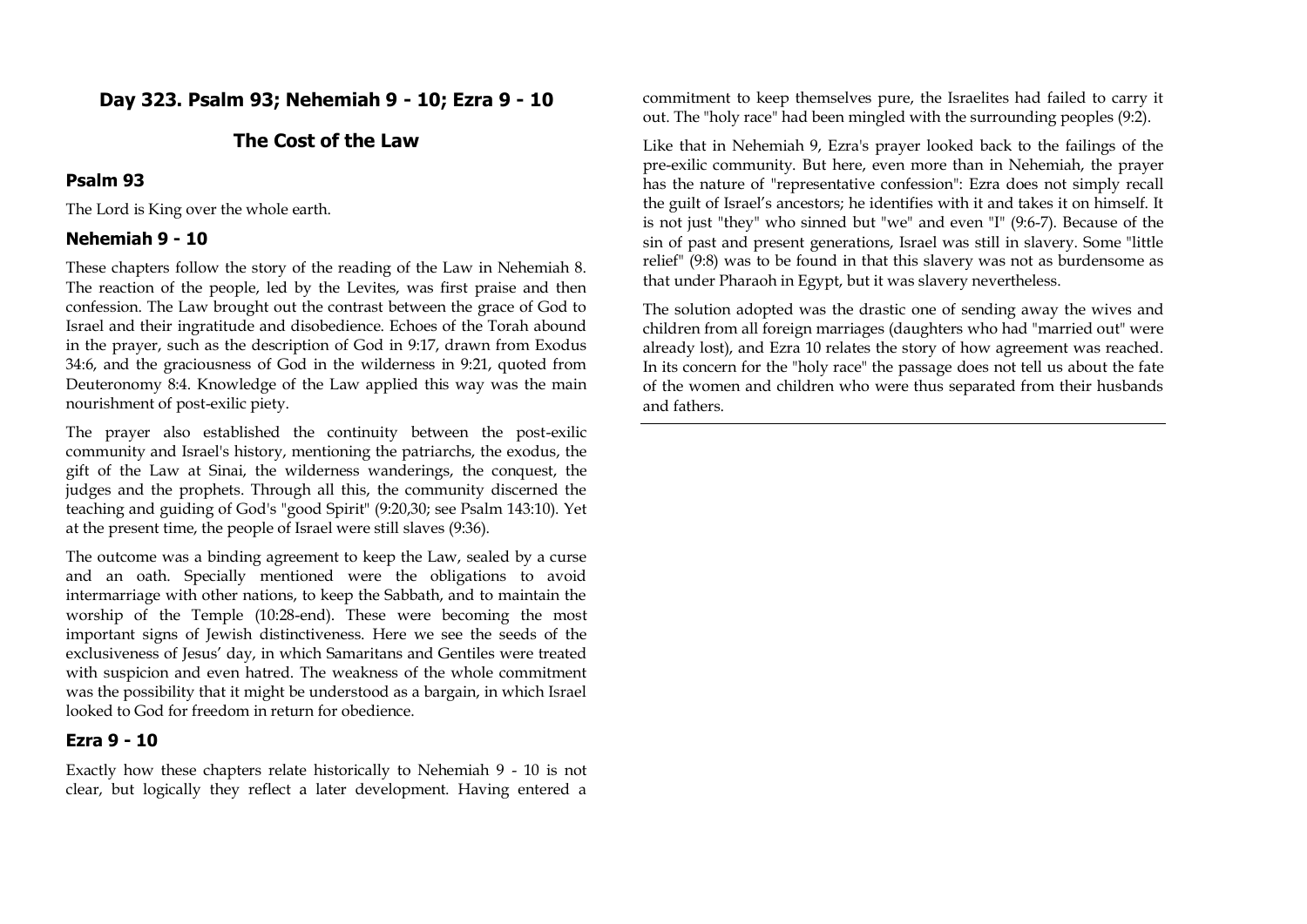# **Day 324. Psalm 71; Nehemiah 11 - 13**

# **The Dedication of the Wall**

# **Psalm 71**

An old man's prayer of confidence in God.

# **Nehemiah 11**

The leaders were conscious of Jerusalem as the "holy city". This is how the prophets such as Zechariah had portrayed it. It was important that the city was populated and in particular that the priests, Levites and Temple servants were on hand to fulfil their duties.

# **Nehemiah 12:1-26**

An important list of priests. 12:10-11 names six high priests, beginning with Jeshua, the "Joshua" of Zechariah 1 - 8, who was high priest at the time of the rebuilding of the Temple in the 520s. Eliashib was high priest during Nehemiah's second period of governorship in the 430s (13:4,28), so Joiakim fits in to the 90 years in between. The historian Josephus says that Jaddua was a contemporary of Alexander the Great, whose conquests in the east began in 334 B.C. This suggests that the next three names cover the 100 years or so following Nehemiah and that the Chronicler, living about 350 B.C. would have known Jaddua as high priest.

Darius the Persian (12:22) is probably Darius III, who was defeated by Alexander in 331. 12:24 demonstrates the tradition of responsive praise, which is the origin of the responsive tradition of cathedral singing.

# **Nehemiah 12:27 - 13:3**

In 12:31, the compiler returns to the diary of Nehemiah, which he left in 7:6 and to the dedication of the newly built wall. This suggests that all the material in between has been inserted and the dedication left to form the climax of the book. Two parties of singers go round the wall in opposite directions, meeting up in the Temple for the climax of the event (12:31-40). The route of the first group suggests that at one point they cut through part of the city, perhaps because the wall was too steep (12:37). As explained in the introduction to Ezra and Nehemiah, the mention of Ezra in 12:36 may be unhistorical.

The Chronicler has added to the account of the dedication of the wall a summary of the re-establishment of the Levites and Temple singers "in the days of Zerubbabel and Nehemiah" (12:44-end) and another reading of the Law resulting in the exclusion of foreigners (13:1-3).

# **Nehemiah 13:4-end**

The remaining part of chapter 13 describes Nehemiah's second term as governor, possibly about 430 B.C. and the problems he tackled. These are closely related to the oath of 10:28-end. The community had failed to provide adequately for the Temple or to keep the Sabbath and had allowed foreign marriages. The priests and leaders had been just as lax as the rest of the people. Nehemiah took the lead in challenging these abuses for the glory of God.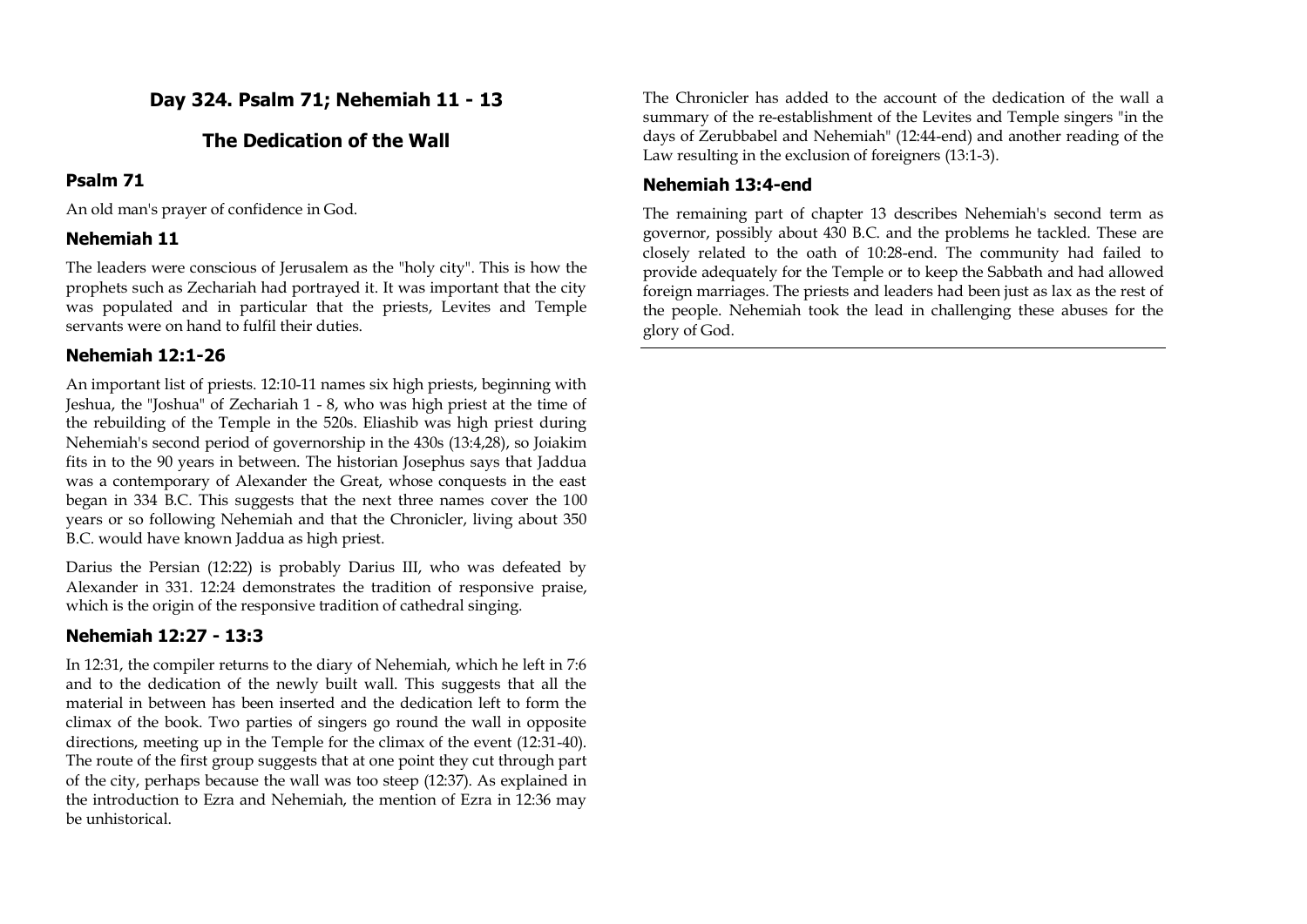# **Day 325. Psalm 121; Esther 1 - 5**

# **The Jewish Queen**

#### **Psalm 121**

God, the preserver of Israel.

#### **Esther 1 - 5**

The story of Esther was written for the Jewish feast of Purim to explain the origin of the feast (see 3:7). Whatever the facts which gave rise to the story, in its present form the book sets out not to record history but to tell a tale. With many ironic and humorous touches, it portrays the luxury and vanity of Gentile civilisation and holds it up to ridicule. It also reflects the consciousness of the Jews of the prejudice against them because of their distinctiveness (3:8). Although he is never mentioned by name, God is clearly present as the guiding hand of Providence and the protector of the Jews. The story-teller belongs to the tradition reflected in the story of Joseph (Genesis 37 - 50) and Solomon's succession (2 Samuel 11 - 20; 1 Kings 1 - 2) in which God works through human decisions and the events of everyday life.

Chapter one introduces the first main character in the story, the emperor Ahasuerus or Xerxes, the most powerful man in the world, and pokes fun at him for his pompousness, weakness for drink and the stupidity of his counsellors. It also portrays his contempt for women and compares it with the respect for women as the centre of family life in Jewish culture.

Vashti showed a proper spirit by refusing to submit to her husband because of the arrogance of his command. In the next chapter this is contrasted with the care with which Mordecai had brought Esther up, the concern he shows for her and her obedience (2:7-11). Both Esther's entry to the harem and the plot of 2:21-23 and Mordecai's part in foiling it are vital in frustrating Haman's plot later. Before it has even begun, God is already working to protect his people.

The next major character to be introduced is Haman the Agagite. As a descendant of the Amalekites, Haman was already the enemy of the Jews (1 Samuel 15:2,32-33) and Mordecai's refusal to give him honour provokes him to anger. The purpose of throwing lots to decide when the massacre of

the Jews was to be was to find an auspicious time (3:7). But every Jew knew that the result of the lot was always in the Lord's hand (Proverbs 16:33). The king is influenced again by one of his courtiers and the city of Susa is bewildered by the apparent pointlessness of the plot (3:8-11,15).

Mordecai, when he hears of the plot, urges Esther to do what she can to prevent it. Help will come from the Lord anyway, since he is their protector, but perhaps Esther is the appointed means by which he intends to bring it (4:14). Believing God is in control, he and all the Jews fast and pray for the success of Esther's intercession (4:16) and the first answer to their prayers comes when she is accepted by the king (5:2).

Meanwhile, Esther's invitation puffs Haman up even more, but as the Jews knew, pride comes before destruction (Proverbs 16:18).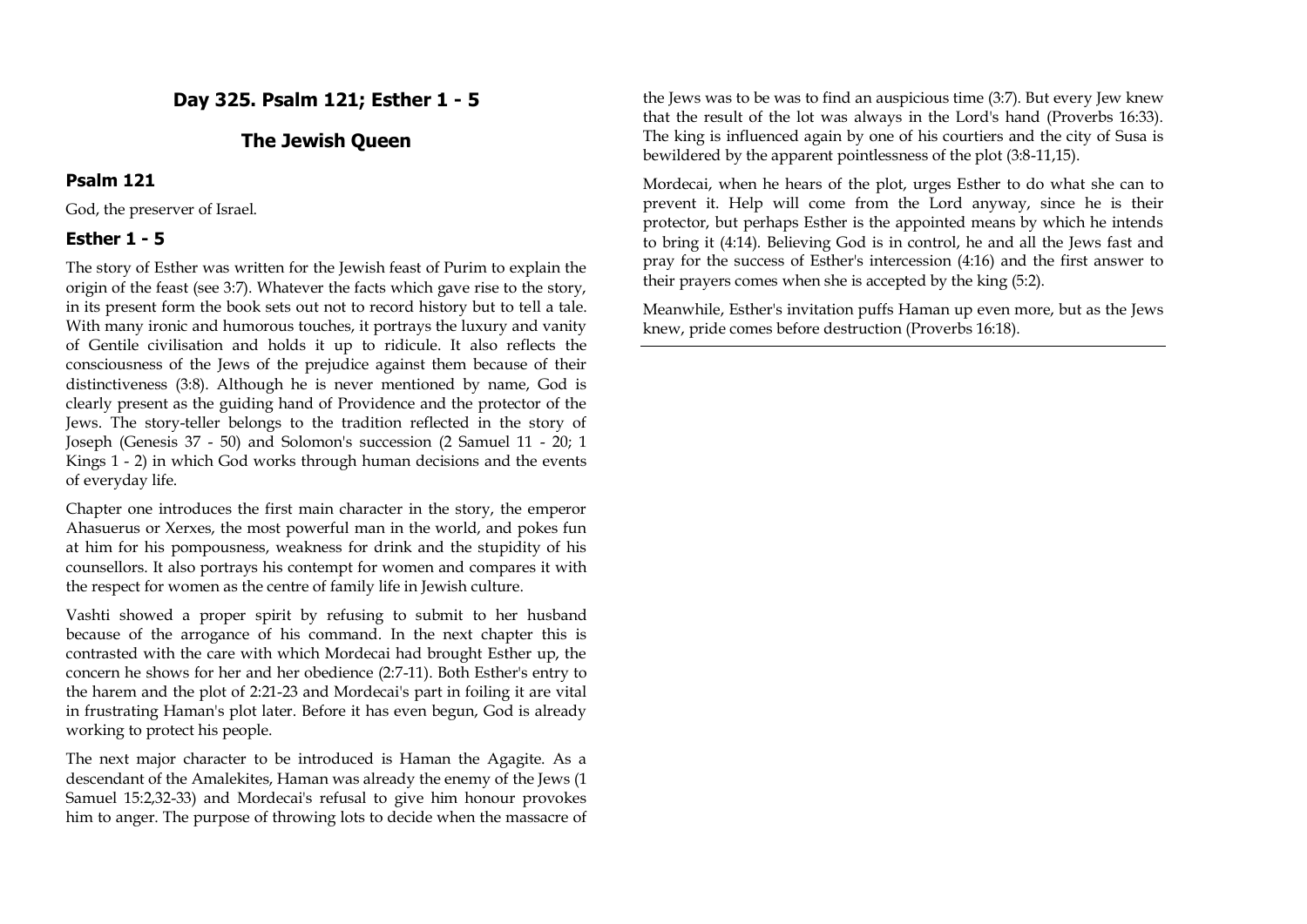**Day 326. Psalm 30; Esther 6 - 10**

## **The Jews' Revenge**

## **Psalm 30**

A prayer of thanks to God for saving his people from death.

# **Esther 6 - 10**

The crisis of the story has already passed when the king accepts Esther's plea and extends the sceptre towards her in 5:2. In the second half of the book, the Jews enjoy their success. In two especially funny scenes, the vanity of Haman's pride is exposed and he reaps the reward for enmity of the Jews.

But first, at a crucial point in the story, divine Providence again plays a part. The king, unable to sleep, asks for the annals of the court to be read to him and hears the very part in which Mordecai exposed the earlier plot against him (6:1-2). Haman, entering at just that minute, is forced to be the means of giving to Mordecai the honour he thought was meant for himself (6:3-11). His fate is already prefigured and his friends warn him of the futility of opposing God's people (6:13), but like Pharaoh when his magicians warned him that he was up against the finger of God (Exodus 8:19), his heart is hardened and he cannot turn back. Besides it is too late: Esther's banquet is about to begin.

At the banquet, Haman the wicked becomes Haman the fool, unjustly suspected of molesting the queen when he only wanted to beg for mercy (7:7-10). Esther's plea in 7:4 means that as slaves the Jews could be of some benefit to the empire, but if dead they could not. The last twist of fate arrives when the king is told about Haman's gallows just as he considering what to do with him. Like the enemies against whom the Jews had long prayed, the trouble the wicked man planned has fallen on his own head (Psalm 7:14-16).

Haman falls and Mordecai is exalted to take his place. Now follows the foiling of the plot in which the same thing happens on a world-wide scale. Instead of being marked down for destruction, killing and annihilation (3:13), the Jews inflict all these things on their enemies (8:11). The fear of the Jews spreads throughout the empire (8:17) and the fear of Mordecai falls on the officials (9:3). 8:17 is the earliest mention of people converting to Judaism. The sorrow of the Jews has been turned into celebration (9:22; Psalm 30:11-12). In fact the whole of the last two chapters, telling of the origin of the festival of Purim, is pervaded with the atmosphere of celebration (8:16-17).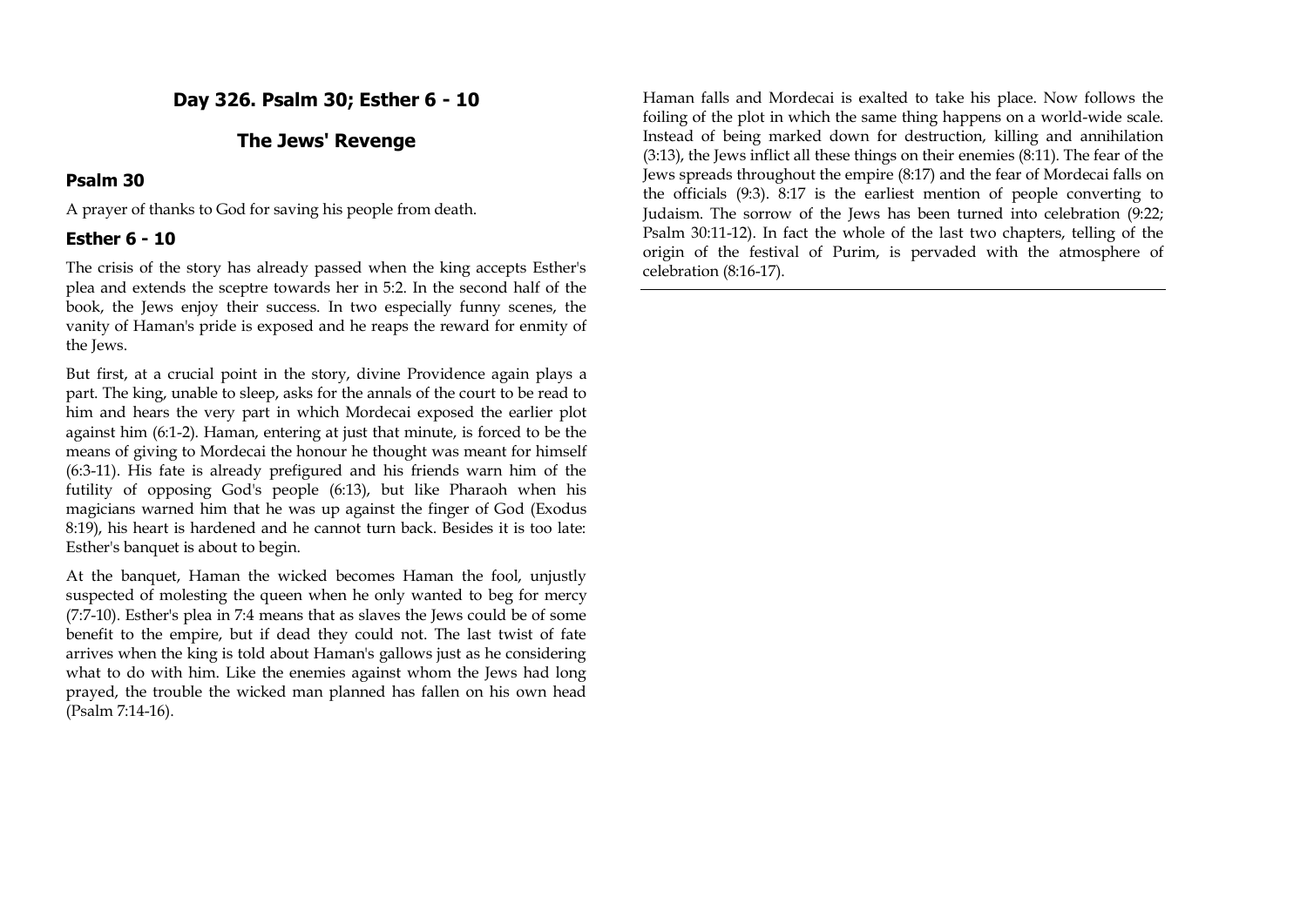# **Day 327. Psalm 131; Ruth**

# **Ruth's Loyalty**

#### **Psalm 131**

The psalmist acknowledges her dependence on God's constant loving care.

# **Ruth**

In the Hebrew Bible, Ruth is not included as one of the historic books, but with the "Writings". It is a folk-tale from Bethlehem, preserved because the main characters stand in the family line of David, told and re-told down the generations. In the period after the exile it would have special significance for two reasons. First, it exalts the ancient traditions of Israel, such as gleaning, levirate marriage and the "go'el" or "kinsman-redeemer", expressions of ancient wisdom and sources of stability in unstable times. Secondly, the story of a foreigner who chose to become a member of God's people and was welcomed as such acts as a counterbalance to the excessive exclusiveness of the period following Nehemiah and Ezra's reforms.

As young widows, Orpah and Ruth would have been free to remain in Moab and look for husbands among their own people, but Ruth declares her loyalty to Naomi and with her to the land, the people of Israel and their God (1:16-17). Without a man to stand for them, Naomi and Ruth were not only poor but powerless (2:13). Their only protection was the God who appeared to be the author of their misfortune (1:20-21). Yet Ruth was content to entrust herself to that protection (2:12).

Boaz's prayer that God would honour such faithfulness was already on the way to being answered and he was to be the means. Attracted to Ruth by her reputation and her gentle assertiveness, he provides protection, drink and food (2:9,14). The success of her first day's work (2:17) is a first sign of God's blessing.

Encouraged by Boaz's generosity, Naomi carefully chooses the time for Ruth to make her bold move. In the visit to the threshing floor, she was offering herself to Boaz as a sexual partner and wife if he would take her (3:9). By so doing, she demonstrates confidence in his integrity and declares her willingness to honour her dead husband by seeking levirate marriage rather than acting as a free agent (3:10), at the same time reminding Boaz of his responsibility (3:11-13).

The marriage is concluded, and the elders demonstrate their acceptance of Ruth with the prayer that she become like Rachel and Leah, the ancestresses of Israel, and Tamar, the ancestress of the tribe of Judah, who had boldly reminded Judah of his responsibilities under the law of levirate marriage (Genesis 38). A Moabite is accepted into Israel and becomes the great-grandmother of its greatest king.

As the bride redeemed by her "go'el" she stands for God's people as a whole, whose husband and redeemer is God (Isaiah 54:5), and is a sign of the time when the Bride will be drawn from many nations. (Revelation 21:2).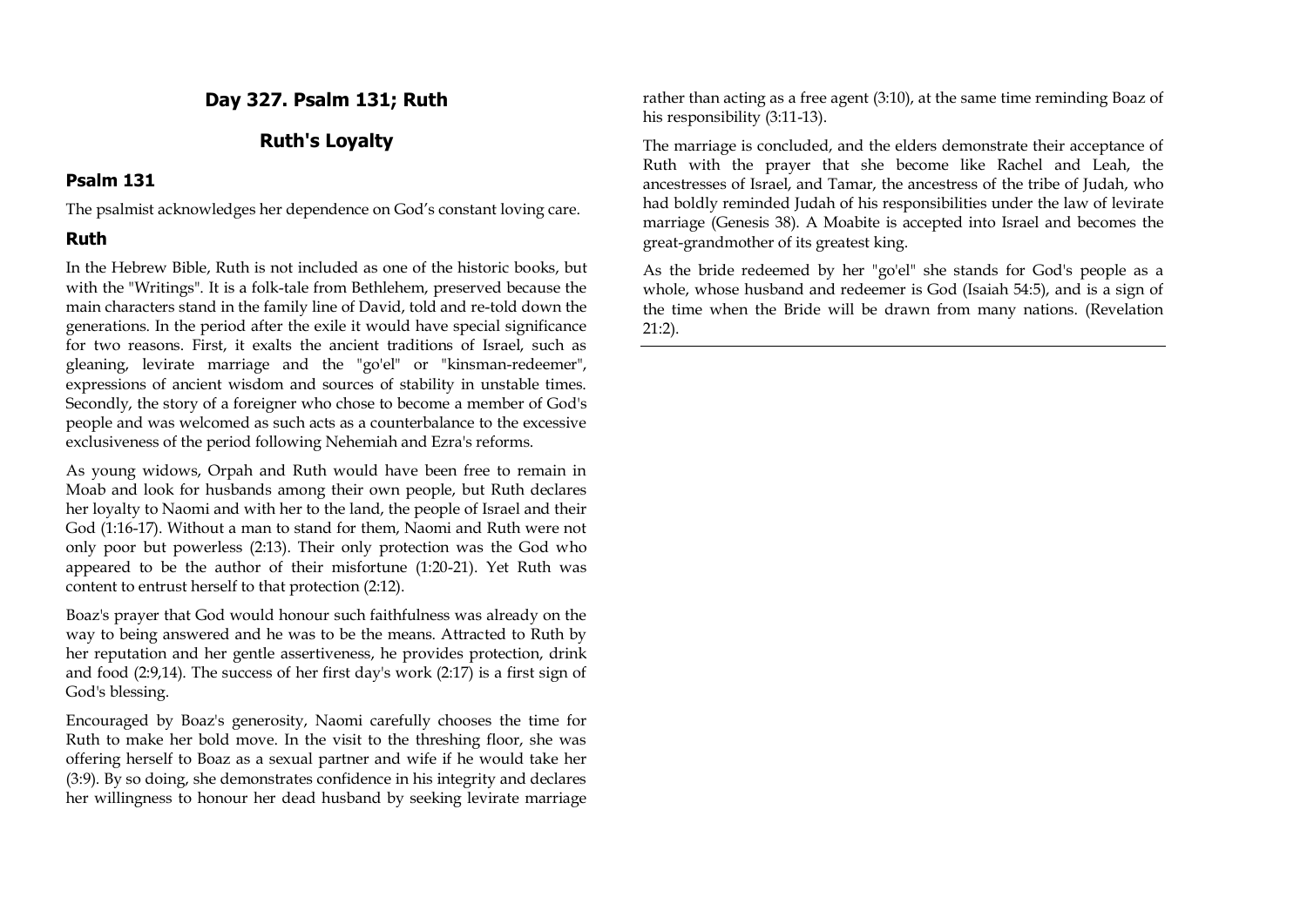# **Day 328. Psalm 103; Jonah**

# **Jonah's Lesson**

#### **Psalm 103**

The abounding compassion of the Lord for all he has made.

#### **Jonah**

Jonah is recorded in 2 Kings 14:25 as the prophet who foretold the extension of the territory of northern Israel to its fullest extent in the reign of Jeroboam II. His record as a prophet of aggressive nationalism makes him a fit subject for this story, written much later, to question the exclusivism of a later age.

Jonah is ordered to deliver an oracle against the wicked city of Nineveh and refuses. At this stage we are not told why. It is one he should have been eager to give. Surely, the destruction of Nineveh was exactly what he would desire the most. Instead, he joins a Phoenician ship sailing in the opposite direction, to Spain. However, the Lord demonstrates what every pious Jew knew, that he is the God who made the sea and the land (1:9) and that he has power over them. Not only can Jonah not escape from his presence (Psalm 139:7-10), but prayers to other gods do not avail against him (1:5). At his name, the pagan sailors fall into great fear (1:10). Their efforts to save Jonah demonstrate a natural piety, which turns into fear and trust when they witness the power of the Lord (1:16). Thus, the opening scene reminds the audience that God is the Creator of the whole earth, a just judge, to whom all people are responsible, and shows pagans recognising his power and his justice.

The following scene is one of death and resurrection. Using the conventional images of the psalms (eg. Psalm 18:4-6; 42:4-7; 54:6-7), Jonah prays for deliverance. Both the depths of the sea and the belly of the fish are images of the grave (2:2,6,7). In his descent and his rescue, Jonah traces the path of God's people in the exile and return. The exile had been a grave for God's servant, from which he had been rescued to see the outcome of his suffering (Isaiah 53:9-12). Called to be a light to the nations, the means by which the Lord's "torah" should come to distant lands (Isaiah 42:6; 49:6), the

servant had been punished for his failure and brought back from the dead to glorify God (Isaiah 43:8-13).

Accordingly, a chastened Jonah obeys the Lord's command and goes to Nineveh. His message is barely a sentence long and consists only of a pronouncement of judgement. Nevertheless, Nineveh repents. All put on sackcloth and the king orders a general fast, to include even the livestock. In fact, Nineveh is doing exactly what Joel had urged God's people to do (Joel 2:12-14). And whereas the Phoenician sailors saw in the Lord a just and powerful Judge, the citizens of Nineveh appeal to his compassion. As a result the city is spared.

Only now, in the light of the repentance of Nineveh, which should have been good news, do we learn the reason for Jonah's former disobedience and his present resentment: he does not want the Lord to spare the wicked! Jonah is a man of impeccably orthodox belief: in God as sole creator (1:9) and in his mercy and compassion (4:2; see Exodus 34:6-7), but he displays all the wrong attitudes. He wants the grace of God, which he himself has experienced in his deliverance from the sea, to be reserved for his own people. In this scene, Jonah is a rather poor reflection of the exhausted Elijah (4:3; 1 Kings 19:4), and just like Elijah, God answers him with a question (4:4,9,11; 1 Kings 19:9,13), a question which the readers or hearers of the story have to answer for themselves. Should God be just and compassionate to his enemies as well as his own people?

Thus, Jonah is a parable, a story that ends with a question which puts its hearers on the spot (see Luke 10:36) and makes them judge their own attitudes and conduct. Jonah has been a reflection of the exclusiveness of the post-exilic community and they are asked to see themselves in him and decide accordingly.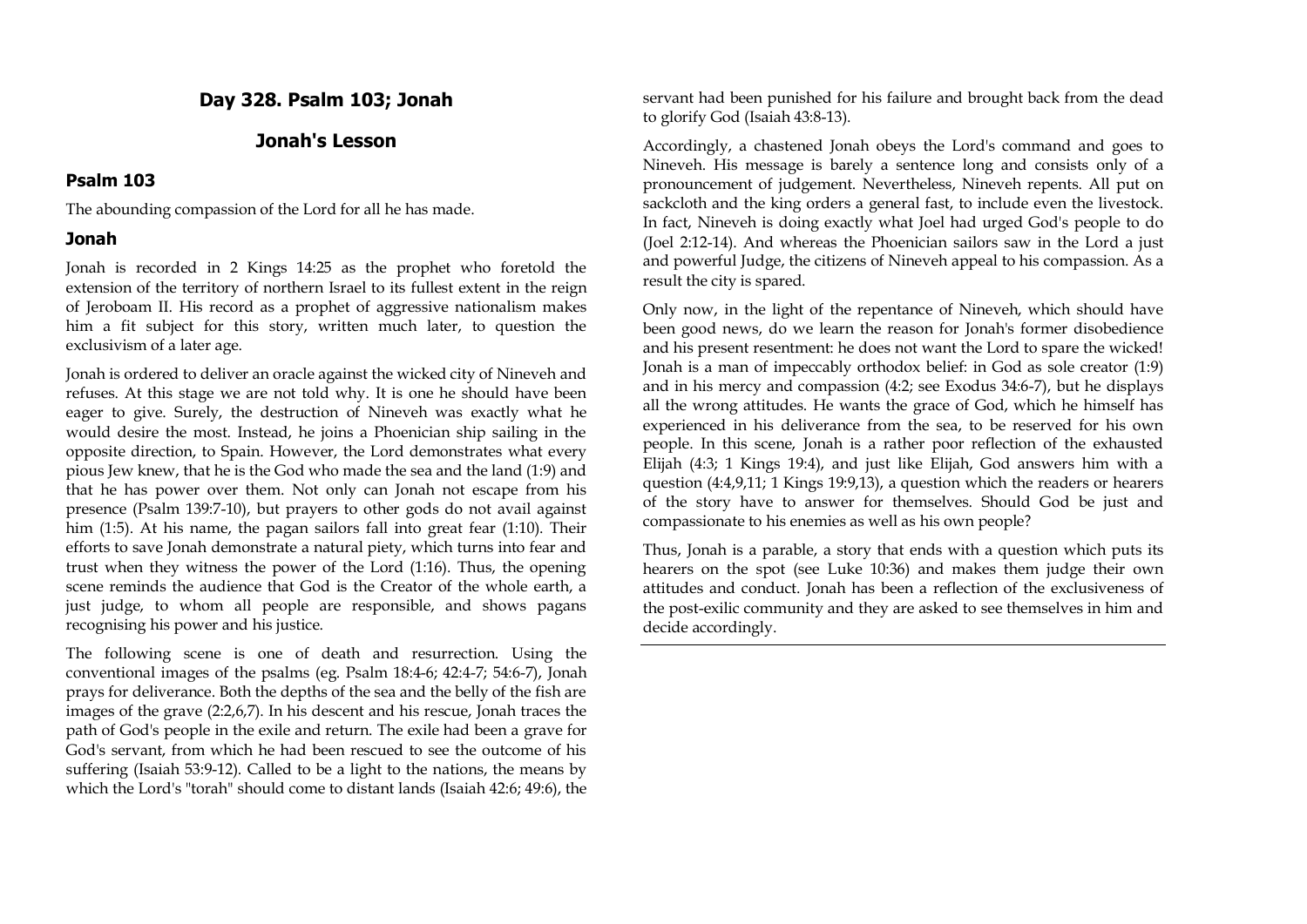# **Daniel**

Like Ruth and Jonah, Daniel consists of stories about characters from the past told to make a point in the present. It can be fairly accurately dated to 164 B.C., a time when the Jews were experiencing severe persecution from the Seleucid king, Antiochus IV Epiphanes. An account of this persecution can be found in the book of 1 Maccabees in the Apocrypha (1 Maccabees 1:41-end). The Maccabean revolt of that time is mentioned in Daniel 11:32- 35.

Daniel is not one of the prophetic books but, like Ruth and Esther, belongs to the "Writings". The reasons for dating it much later than the time of the exile are very strong. It contains words in Aramaic which did not exist until the 2nd. century B.C. It portrays the "Chaldeans" as a class of wise men, which was not the case in the time of Nebuchadnezzar but was in the 2nd. century. Clearest of all, the descriptions of world history in chapters 8 and 11 grow very much more detailed for the reign of Antiochus but at a certain point (8:25; 11:40) they become both vague and inaccurate, indicating a change to genuine prediction.

If this date is accepted, we must realise that the original author and his readers never believed the stories of Daniel and his friends to be genuine history, nor are the visions to be taken as genuine prophecy. Instead, the book was written as a tract for the time to encourage Jews who were standing firm under persecution. It is a commentary on political pride and ambition, portraying God as the ultimate ruler in the kingdoms of the world and sovereign even over the powerful kings who threatened the Jewish people with extinction.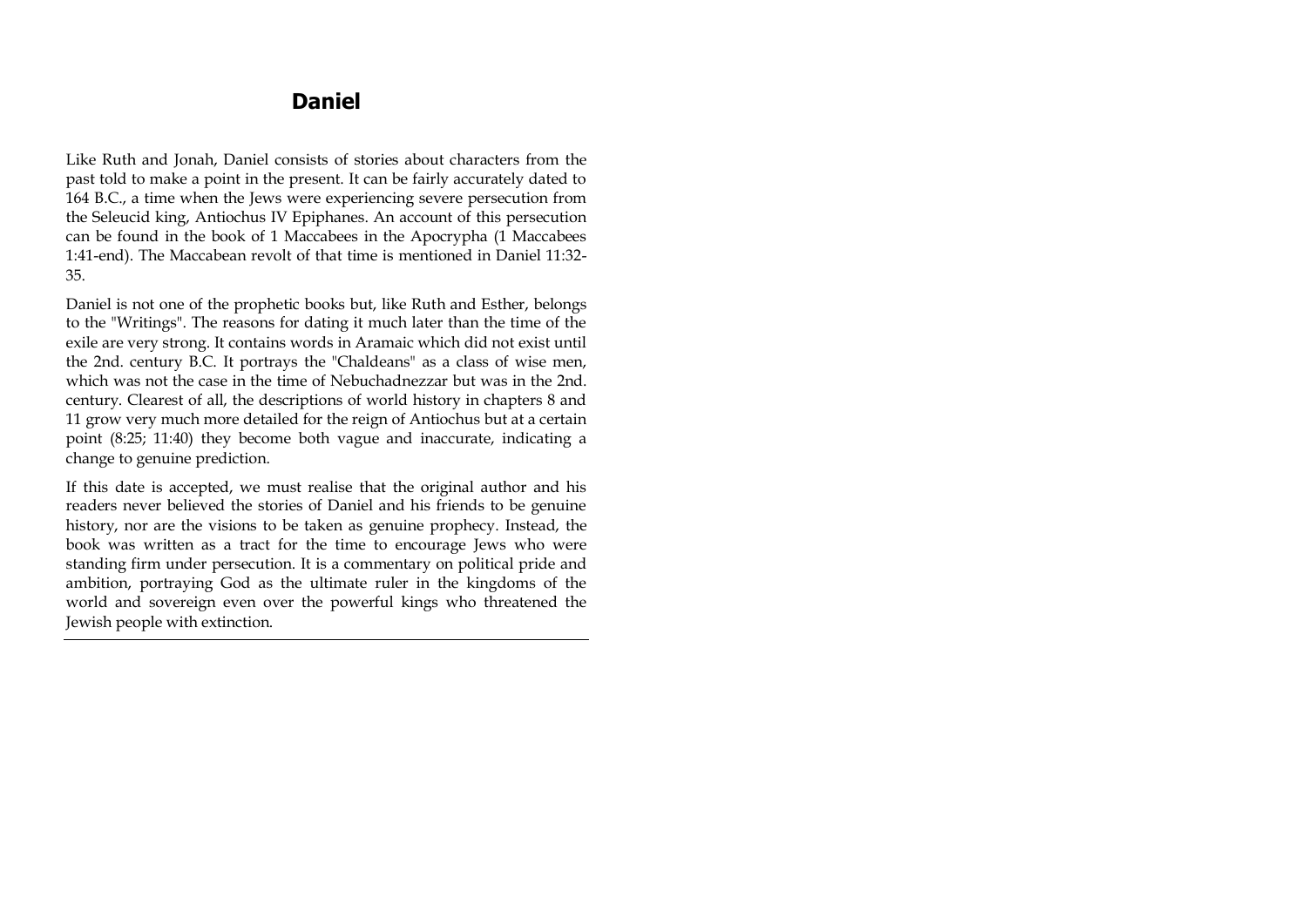**Day 329. Psalm 26; Daniel 1 - 2**

# **A Call to Faithfulness**

#### **Psalm 26**

The prayer of a man determined to keep the Law.

# **Daniel 1**

The first chapter introduces the main characters and sets the scene for the rest of the book. Daniel and his friends are attempting to remain loyal to their Jewish heritage in a hostile foreign environment. Under pressure from Antiochus, many Jews began to abandon their way of life and adopt Greek culture. The Temple was defiled, reading the Law banned and having children circumcised punishable by death. Nevertheless, some chose to die rather than be defiled by foreign food (1 Maccabees 1:62-63). The food may have been defiling because it contained unclean meat, would not have been prepared according to kosher regulations or have been used in idolworship.

Nebuchadnezzar's officials find that the ritually pure diet chosen by Daniel and his friends does them more good than the king's choice food, and they are allowed to keep on eating it.

# **Daniel 2**

Both here (2:1) and in 1:1 the errors in dating indicate the late date of the book. The siege of Jerusalem came at the end of the reign of Jehoiakim, not in his third year, and in the eighth year of Nebuchadnezzar (2 Kings 24:1- 12). Besides, Daniel and his friends had already been trained for three years before chapter 2 begins (1:5,18).

To tell the king what his dream had been as well as interpret it is beyond the ability of Nebuchadnezzar's wise men. Their power falls short just as that of the magicians of Egypt had done (2:10-11; Exodus 8:19). But in answer to the prayers of his friends, God gives Daniel the same dream (2:17-19). Like Joseph before Pharoah (Genesis 41:16), Daniel does not claim the power himself. It is God who interprets dreams (2:27-28). He it is who has both wisdom and power, who sets up kings and deposes them (2:20- 23).

The head of gold is obviously intended to represent Nebuchadnezzar himself (2:36-38). Equally obviously, the legs of iron represent Alexander the Great, who smashed his way to victory in the space of a few years (2:40) and whose kingdom was divided on his death between his generals Antigonus, Ptolemy and Seleucus (2:41-43). This means that the bronze kingdom must be the Persian empire, which preceded Alexander, and the chest and arms of silver stand for the Median kingdom, which is actually unhistorical, occurring only in Daniel and other books dependent on it (5:30-31).

The stone cut by no human hand represents a kingdom God was about to set up (2:44-45; see Isaiah 28:16). The later chapters also express the expectation that at the time of greatest crisis God would intervene to save his people and give them a lasting dominion over the whole earth. In fact, this hope was never fulfilled. God's intervention came about in an entirely different way. But as we shall see, the message of Daniel was to play a vital part in the life and teaching of Jesus and the early Church.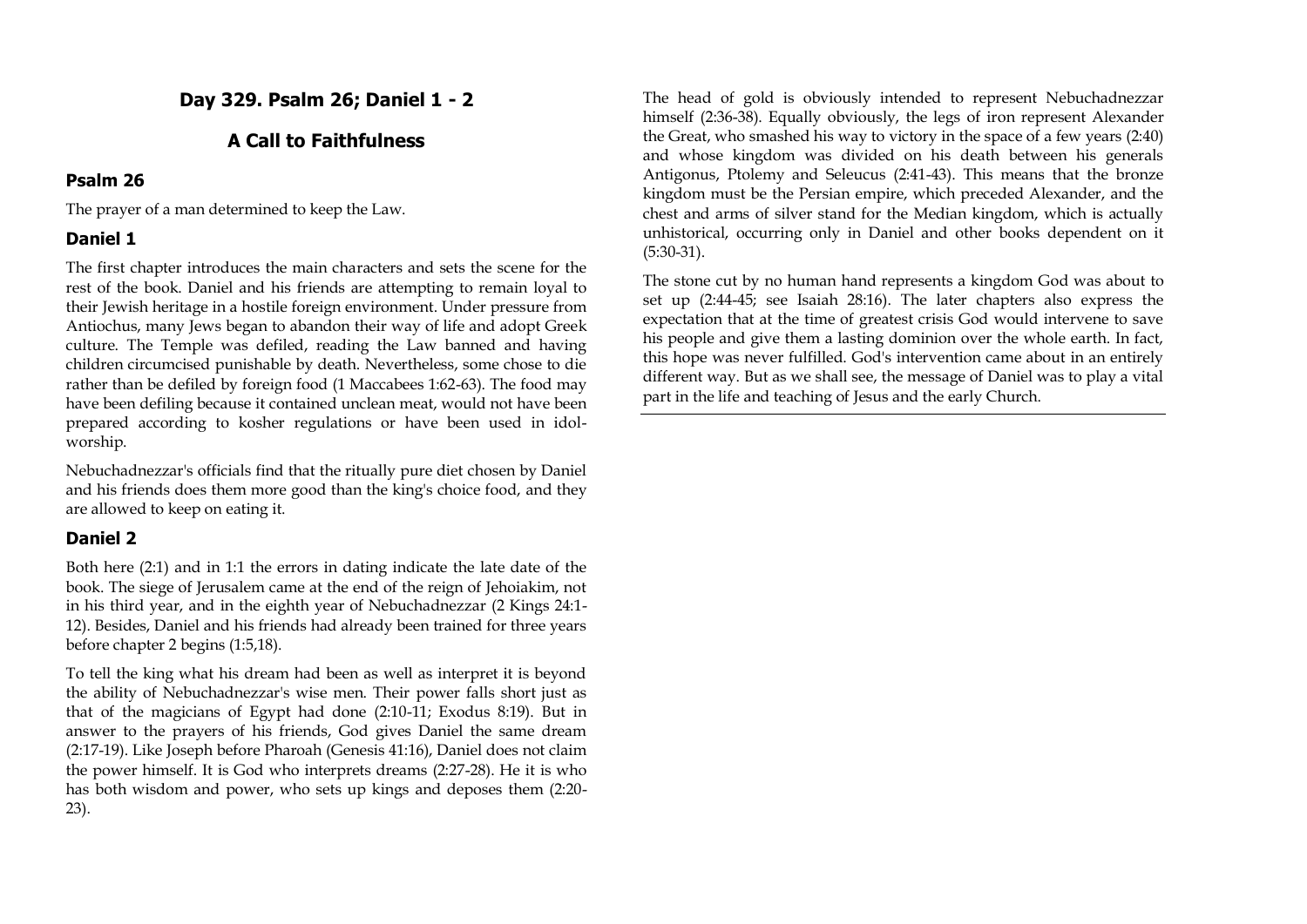# **Day 330. Psalm 27; Daniel 3 - 5**

# **"The Most High Rules"**

#### **Psalm 27**

Confidence in God in the face of enemies.

# **Daniel 3**

Although Antiochus Epiphanes did set up an image of the god Apollo it was not in Jerusalem and the Jews were not required to worship it. The problem was the general pressure on loyal Jews to give up the practice of their faith or risk losing their lives. The elaborate style of this chapter suggests that it was written as a story to be told and retold to strengthen the faith of those loyal Jews. The author exalts the God of the Jews over all gods. He is the Most High God (3:26; see Genesis 14:19; Deuteronomy 32:8; Psalm 18:13) who gives all nations their inheritance and is able to rescue his servants from even the most powerful of rulers (3:15).

The global scale of the confrontation is emphasised by the repeated list of "satraps, prefects, governors, counsellors, treasurers, justices, magistrates, and all officials (3:2,3) which then changes in verses 4 and 7 to "peoples, nations and languages". The issue is one for the whole world. Will they worship the image of political power or the God of heaven? And who is stronger, the emperor who demands worship or the God who is entitled to it? For Shadrach, Meshach and Abednego, it is better to remain loyal to God and die than to abandon him and live (3:16-17).

Like the Suffering Servant of Isaiah, the three suffer not only on behalf of the Jewish nation but on behalf of all nations to deliver them from false worship. After their suffering they are restored to life and see the result of their suffering in the emperor's decree (Isaiah 53:10-12).

In the mind of the author, the figure "like a son of the gods" (3:25) is one of the "host of heaven" who always attend on God (1 Kings 22:19; Job 1:6; Psalm 148:2), an "angel" (3:28), "messenger" or "watcher" (4:13,17,23). Christians have seen in this incident the presence of the Son of God with his servants in times of persecution.

# **Daniel 4**

Despite the vindication of the servants of God in chapter 3, Nebuchadnezzar's decree did not go very far. It is a long way from forbidding anyone to blaspheme Israel's God to acknowledging him as the true and only ruler in heaven and earth. The result of this story of Nebuchadnezzar's dream and madness is to lead him to extol and honour the one true God.

He learns that the Most High God is sovereign in the earthly realm. Before him, the most powerful ruler is nothing (4:35; Isaiah 40:15-24). Even Nebuchadnezzar's universal dominion (4:22) is his by God's gift (4:17). At the end of the story, having been urged to repent (4:27), he recognises that humble worship is better than pride (4:37). The rule of God in political affairs is a constantly recurring theme of both Old and New Testaments (Genesis 15:12-16; 17:20; Deuteronomy 2:4-5,9-12; Psalm 2; Isaiah 10:5-19; Amos 9:7; Habakkuk 2:2-4; Matthew 28:18; Acts 17:26-28).

The form of chapter 4 is different from the previous chapters - a letter from King Nebuchadnezzar, although the account slips into a commentary on the letter in verses 28-33. This suggests that the different stories may originally have circulated separately.

# **Daniel 5**

Belshazzar has failed to learn the lesson his father learned (5:18-21), and is removed from his kingdom (5:22-28).

Why Daniel's reward was to become third highest ruler in the kingdom (5:16) is a mystery, perhaps the result of the writer's shaky sense of history. Three Dariuses ruled the Persian empire at various times, but none could accurately be called "the Mede".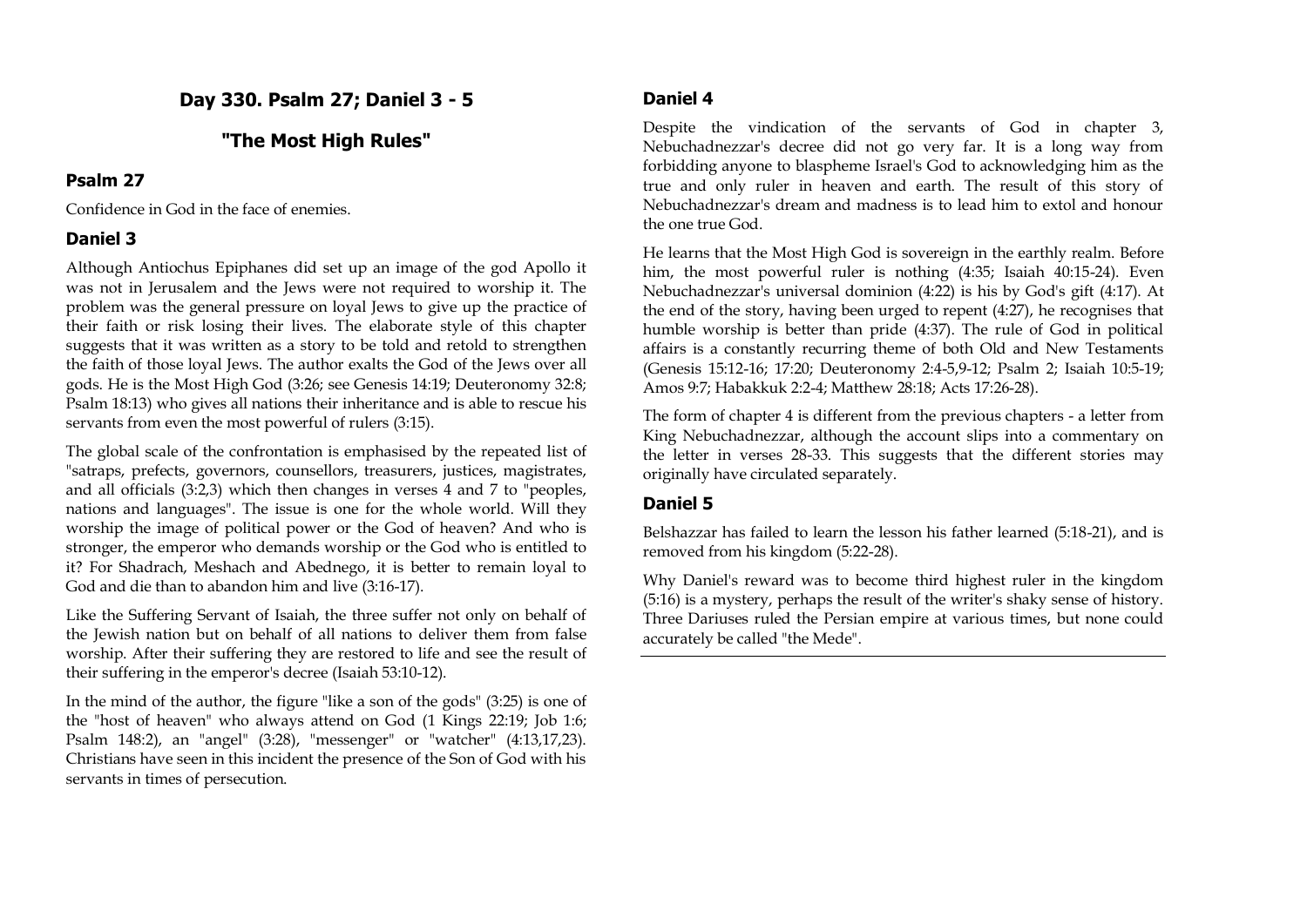# **Day 331. Psalm 91; Daniel 6 - 7**

# **The Coming of the Son of Man**

#### **Psalm 91**

God rescues those who trust in him.

# **Daniel 6**

Although Daniel was innocent of any crime except that of being faithful to the Law of his God (6:5), the satraps wanted to get rid of him so as to stop him being placed over them (6:3-4). Darius, who loved Daniel because of his righteousness, nevertheless had to get rid of him because of the law, which could not be changed. Under this law, he, a king, had tried to take over the privileges of God (6:6-9). Daniel was sent to his death and a stone placed over the mouth of the lions' den, sealed with the king's own seal (6:17). However, like Shadrach, Meshach and Abednego, Daniel was rescued from certain death by the intervention of an angel (6:22). This theme of resurrection culminates in 12:1-3.

In the mind of the author, Daniel represents the righteous people of God, unjustly condemned because of their faithfulness to the Law. His intention was to encourage his readers to stand firm in the face of persecution. Christians may see in Daniel an image of Jesus, unjustly condemned to prevent him becoming the ruler of his people, buried in a tomb with a stone over the entrance, but raised from there in the early morning. Darius points to the "old Adam", ruler of the earth but aspiring to the privilege of God alone (Genesis 3:4-5), approving the good but a prisoner of the law of sin and death. Like the Law of the Medes and the Persians, which seemed unalterable, this Law is now set aside because of the resurrection of Jesus (Romans 7:21 - 8:2).

# **Daniel 7**

Chapter 7 is the central and most important chapter of the whole book, summing up the stories of chapters 1 - 6 and further expanded in the visions of chapters 8 - 12. Like Daniel in chapter 6, another human figure is surrounded by wild beasts until God intervenes to give judgement in his favour (6:20-22; 7:9-14). This is the "one like a human being" who is later identified as the representative of the "holy ones of the Most High" (7:13- 14,18).

In chapter 7, the beasts represent the same four world empires as the statue of chapter 2, ending with the powerful and terrifying kingdom of Alexander the Great which crushes, devours and tramples under foot (7:7). This kingdom is divided between several rulers (exactly which kings are thought of as the ten horns is uncertain) including one "little horn" speaking boastfully, a picture of Antiochus Epiphanes, the oppressor of God's faithful people.

The image of God as Judge has deep roots in Israel's tradition and is expressed in psalms such as 7,9,50,96,97 and 98. Psalms 50:3 and 97:3 describe the fire which comes from his throne, though the description of the throne with its flaming wheels owes much to Ezekiel's vision (Ezekiel 1:15- 18). The result of God's judgement is that the fourth beast is slain, while the others are allowed to live (7:11-12). The little horn, who has been allowed to oppress God's people for three and a half "times" (see also 4:23,25,32, where periods of time are dealt with in the same way) will also lose his power and be destroyed (7:25-27), while the authority of God's kingdom (4:34; 6:26) is entrusted to his holy ones (7:27). They will rule over the first three beasts, who have been allowed to live but without their power (7:12).

The author's expectation is that before very long, Antiochus will be defeated by divine intervention and universal authority be given to God's faithful people, the very ones who are now enduring persecution.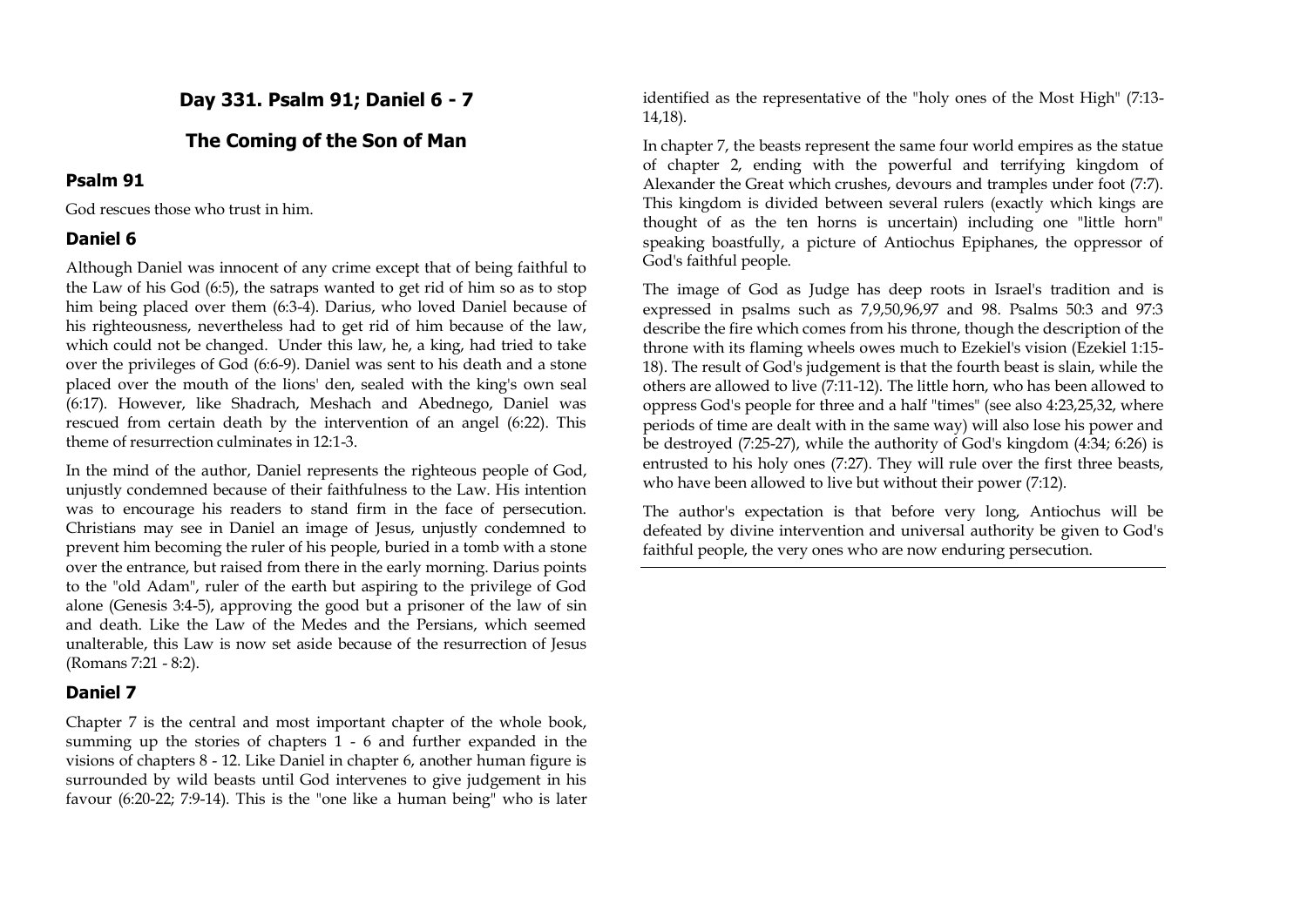# **The "Son of Man"**

In newer, inclusive language versions of the Bible, the Hebrew words *ben adam* are usually translated by a phrase such as "mortal" or "human being". Literally, however, these words mean "son of man", and are translated in this way in older versions. The figure of the "human being" or "son of man" who appears in Daniel 7 is of great importance for our understanding of the Bible as a whole and especially the ministry of Jesus. Of all the titles Jesus used about himself, "the Son of Man" is the most frequent.

In several places in the Old Testament, the phrase "son of man" stands simply for the frailty and mortality of humankind in contrast to the power and majesty of God (Psalm 8:4). Ezekiel is regularly called "son of man" (Ezekiel 2:1; 3:1 etc.) and in Numbers 23:19 "son of man" is used to contrast the constancy of God with the inconstancy of human beings. The title is also used of the king, the man who represented God's people (Psalm 80:17). The king was also known as God's son and anointed one (2 Samuel 7:14; Psalm 2:7; 84:9; 89:26).

In Daniel, the Son of Man has both these senses and more. Frail and mortal, he is the representative of the "holy ones of the most high", God's oppressed people (Daniel 7:13,27). The "coming" of the Son of Man on the clouds of heaven stands for the time, which the author of Daniel thought would soon come to pass, when God would intervene decisively to defeat the kingdoms of the world and restore his own people to a position of sovereignty and power. This meaning is taken up and developed in later books of Jewish apocalyptic writing.

Although it is possible that Jesus used "Son of man" simply to mean "I" or "me", it is much more likely that he had Daniel 7 in mind, especially as he quoted the crucial verse at the crisis point of his ministry, the trial before the Sanhedrin (Matthew 26:64; Mark 14:62; Luke 22:67-69). Jesus' answer to the high priest brought together the three titles, Messiah, Son of God and Son of Man. He was claiming that all are fulfilled in him.

The majority of occasions on which Jesus referred to himself as the Son of Man are concerned with his suffering and glory (Matthew 16:21-17:12; Mark 8:31-end). In addition, Mark 10:45 brings the title together with the figure of the Servant of the Lord in Isaiah 53 who suffers on behalf of many.

The author of Daniel looked to God to intervene at what he saw as the crisis of world history, to give judgement in favour of his own people, and set them free. In fact, none of this took place. The Maccabean revolt had only limited success. By the time of Jesus, the Jews were again under foreign domination. Instead the intervention the author expected took place in the Person of Jesus, who took on the role of Son of Man, Son of God and Suffering Servant, summing up the calling of God's people and fulfilling it in his willing acceptance of suffering. Through that suffering he offers freedom and life not only to God's ancient people, the Jews, but to his people throughout the world.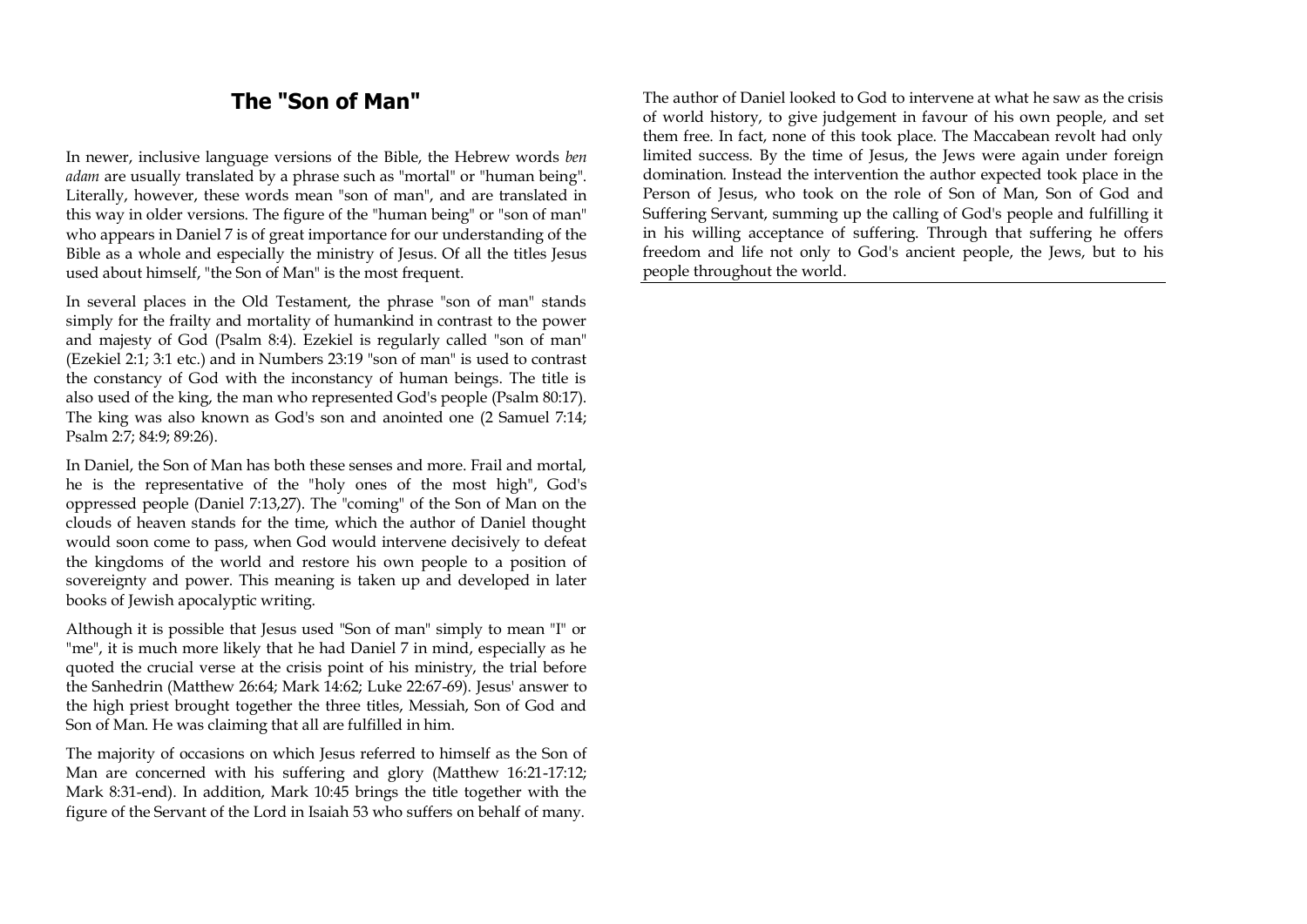# **Apocalyptic**

The visions of Daniel 7 - 12 are examples of a new type of writing which flourished between about 200 B.C. and 300 A.D. It is known as "apocalyptic" from the Greek word for "revelation" or "disclosure".

The key features of apocalyptic writings are:

- a vision (although sometimes the "vision" is given only in verbal form as in Daniel 9) including many symbolic or allegorical elements;
- the vision is usually given to a venerable figure from the past (other Jewish apocalyptic writings use Enoch, Abraham, Baruch and Ezra);
- it often involves a journey through heavenly realms, encounters with angels and demons and glimpses of the throne of God;
- it is interpreted by an angel, who explains the correspondence between the heavenly symbols and the earthly reality, thus revealing the purpose of God;
- the human recipient (situated in the writer's past) is usually told to stand fast and wait patiently and sometimes to conceal the revelation until the time of which it speaks (the time of the writer himself).

Apocalyptic writings bring together some of the features of the later prophets. Ezekiel 40 - 48 and Zechariah 1 - 8 include visions with a heavenly interpreter. Isaiah 56 - 66, Isaiah 24 - 27 and Zechariah 9 - 14 see an intensified conflict between good and evil and a final transformation of the world. But while the prophetic writings are usually poetic, with a number of short pithy sayings, apocalyptic writing is long, complicated and usually in prose, with none of the directness of prophecy. Even more important, the prophets looked for God to act in the present world. The "Day of the Lord", whose roots go at least as far back as Amos (Amos 5:18- 20), was a day of judgement on the wicked but not the end of the world. In contrast, the apocalyptic writers all look to a decisive intervention at some time in the future leading to the end of the present age.

Moreover, for the prophets the future was usually still open. What was to happen depended on the response of those who heard the word of the Lord. In the apocalyptic writings God's plan is fixed, and the day of judgement and all the events which lead up to it already decided. This change was probably the result of increasing pessimism, the beginning of which we have already glimpsed in the later prophets. Between the time of Alexander the Great and Antiochus Epiphanes Jerusalem had been fought over and captured at least ten times, God's people remained under foreign rule, and there were no signs of the return of the exiles predicted by the prophets. The righteous saw themselves as a small and oppressed group, whom nothing but an intervention of God and a new age could save.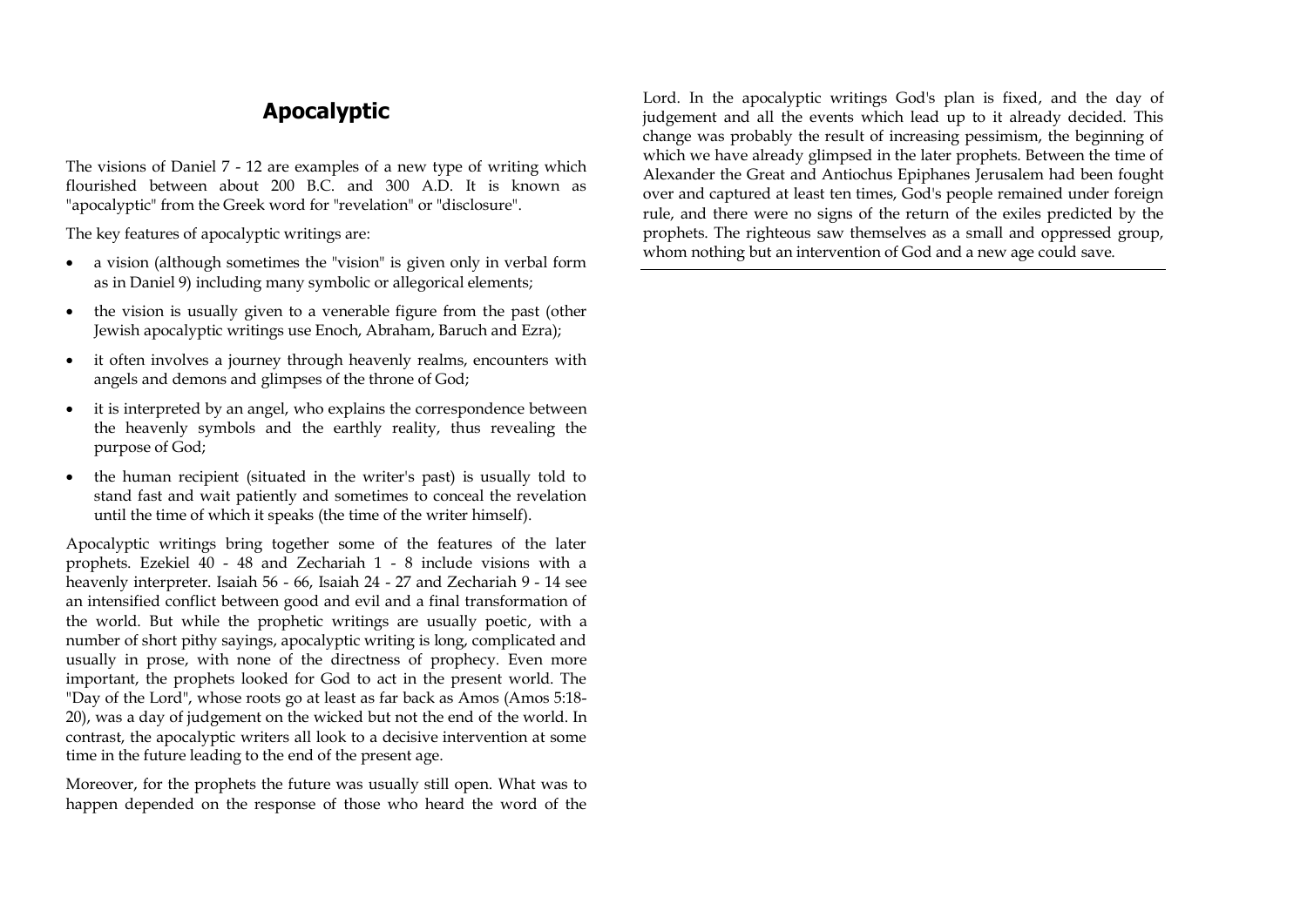# **Day 332. Psalm 90; Daniel 8 - 9**

# **The Seventy Weeks**

#### **Psalm 90**

To God historical time is like the blink of an eye. He sees the end from the beginning and is able to bring his will to pass.

# **Daniel 8**

The vision of chapter 7 with the coming of the Son of Man is the first of a series. In chapter 8, the ram with two horns symbolises the empire of Media and Persia, first introduced in Nebuchadnezzar's dream of chapter 2. These empires are violently thrown down by the goat, Alexander the Great, whose progress from his native Macedonia is so fast that his feet don't even touch the ground (8:5). Killed at the height of his power, Alexander's empire is split four ways: the kingdoms of Macedonia and Greece, Asia Minor, Egypt, and Syria with Babylonia and the further east.

From one of these kingdoms comes another horn, Antiochus Epiphanes, ruler of the kingdom of Syria, whose kingdom included the "Beautiful Land" of Israel (8:9). In his arrogance, Antiochus attempted to change the worship of his subjects, including the Jews (8:10), setting himself up against the Prince of the host, God himself (8:11). It was the compromise and apostasy of the leading Jews, who agreed to adopt Greek customs and worship (8:12), which enabled Antiochus to succeed. The daily sacrifices of the Temple ceased (8:12) and an image of Zeus Olympius (known to pious Jews as the abomination of desolation) was placed on the altar. Daniel is told that the period of desolation during which no sacrifices are made will be 2,300 days (8:14) and that at the end of that period Antiochus will meet his end at God's hand (8:25).

As in most apocalyptic visions, Daniel is told to seal up the vision and keep it for the time of the end, the author's own time (8:26).

# **Daniel 9**

It is significant that according to the stories Daniel is living at the time of the exile, the last time the regular sacrifices of the Temple had ceased. The exile had come about because of the rebellion of God's people, and the

pious Jews who supported the Maccabees saw rebellion in the actions of the Jewish leaders and their supporters. Daniel's prayer is an echo of those of Ezra and Nehemiah (Ezra 9:5-end; Nehemiah 9:6-37) and an invitation to the loyal Jews to appeal to God in the same way, on the basis of his great mercy rather than his people's desert (9:18).

By the second century, Jeremiah's prediction of 70 years was firmly established as the length of the exile (9:2). Yet Jerusalem was still being trampled down, the exiles had not all returned and God's people were still being oppressed. In the light of this, Daniel 9 reinterprets the 70 years as 70 "sevens" or "weeks of years" (9:24). We have to remember that the author's grasp of history was actually rather hazy. The empire of the Medes, for example, has very little historical basis. The 70 sevens are divided into three periods: 7 sevens, 62 sevens and 1 seven. The 7 sevens begin with the fall of Jerusalem in 587 B.C. and end with the fall of Babylon and first return in 538, almost exactly 49 years. The "anointed prince" of 9:25, during whose time Jerusalem was rebuilt probably refers to Joshua or Zerubbabel or both, even though the period of the rebuilding was actually the 520s. The 62 sevens cover the period from then until the "cutting off" of an "anointed one", probably the murder of the high priest Onias III in 170 B.C. even though this gives less than the required 434 years. His death introduces the last period of seven years during which war like a flood will pour over Jerusalem (9:26), as took place in 168 when the city was invaded, and desolations are introduced with the offering ceasing in the middle of the seven.

For the author, the present time is the time of final battle of Ezekiel 38 and 39 and Zechariah 14, when the Gentiles will invade the city immediately before God intervenes to save it. Accordingly, he looks forward to the decreed end being poured out on Antiochus within a short time (9:27).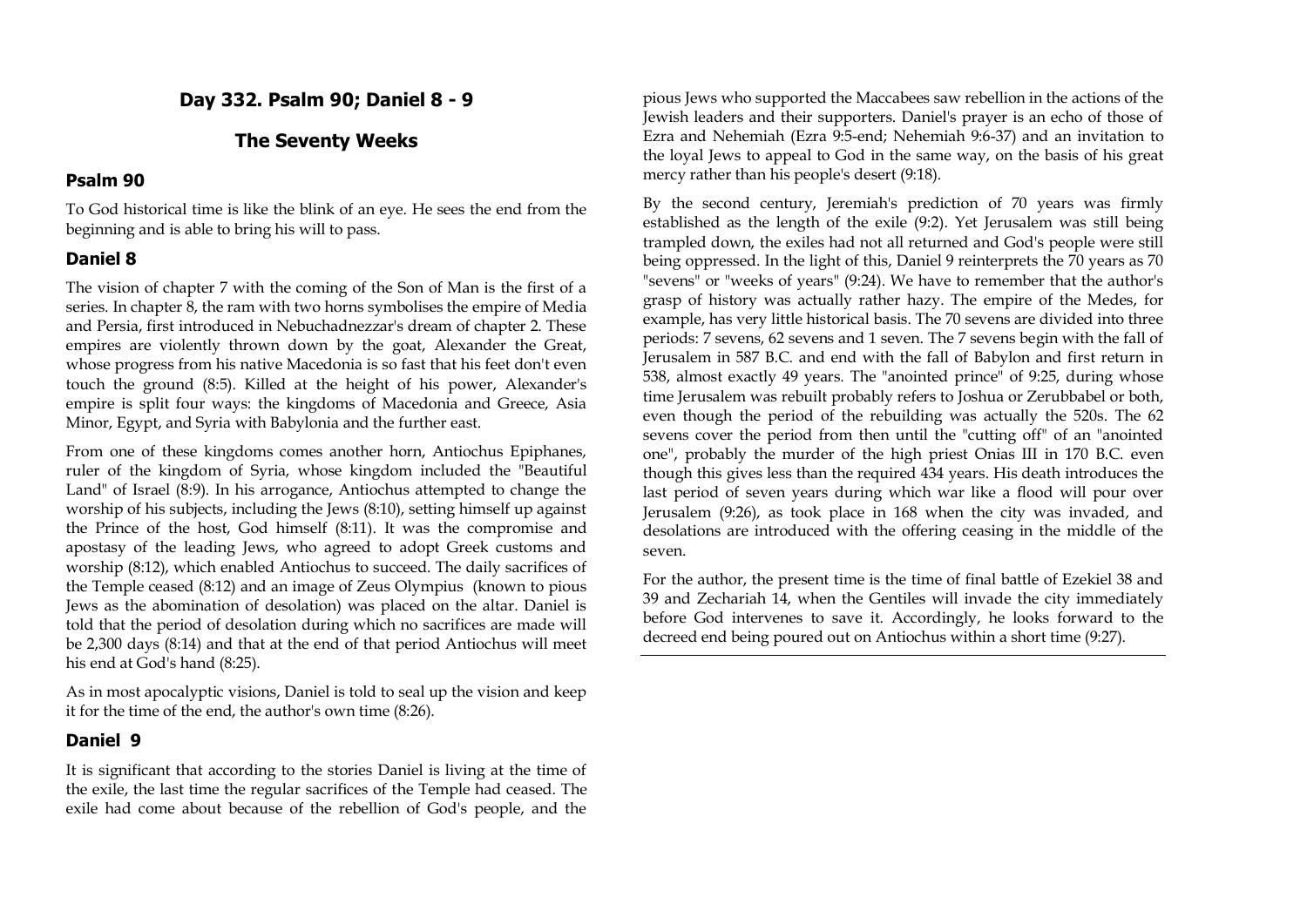# **Day 333. Psalm 94; Daniel 10 -12**

# **The Resurrection of the Martyrs**

#### **Psalm 94**

The Lord defends the righteous against corrupt rulers.

#### **Daniel 10 - 12**

In the climax of the book, the final vision recounts the events of recent world history in greater detail and confidently predicts the downfall of the oppressor and the vindication of God's people, though some of them must wait until they have given their lives before seeing the ultimate victory.

The man of 10:5-6 is the source for conventional pictures of angels, the wings coming from 9:21, which mentions Gabriel's flight. It is also the background to John's vision of the risen Lord in Revelation 1. The idea that each nation has its guardian angel has a long history (Deuteronomy 29:25- 26; 32:8-9). Here, the warfare and political intrigues of earth have a heavenly counterpart in the struggle of angels with one another (10:13,20- 21; 12:1). The delay in the answer to Daniel's prayer is due to this heavenly warfare.

This time there is no allegorical vision, only a straightforward recital of historical facts, beginning with the last king of Persia, Darius III (11:3). He was defeated by Alexander, whose empire was in turn broken up among his commanders (11:4). The first king of the South was Ptolemy I of Egypt, whose general took control of the Syrian kingdom, becoming Seleucus I (11:5). The alliance between Egypt and Syria was much later, in 250 B.C. when the Egyptian princess Berenice was given in marriage to Antiochus II. Within a short time, Antiochus, Berenice and her son all met their deaths by poison (11:6). To avenge her death, Berenice's brother Ptolemy III invaded the Syrian kingdom, returning through Palestine with the booty including many captured idols (11:7-8).

Revenge for this defeat on the part of Syria had to wait until the time of Antiochus III. In 217 Egypt was triumphant at Raphia (11:11-12), but Antiochus consolidated his power and in 204 or 203 attacked again (11:13). At the battle of Panion in the north of Palestine he was victorious and this victory ensured that Palestine remained under Syrian control (11:14-16).

Having defeated Egypt, Antiochus sealed an alliance with Ptolemy V and gave him his daughter Cleopatra in marriage (11:17). He then tried to extend his power in the north into Europe until stopped by the Romans (11:18) and eventually died on an expedition to the east (11:19). Antiochus successor, Seleucus IV inherited a kingdom impoverished by war and concentrated on building up the treasury (11:20).

Seleucus was succeeded by Antiochus IV Epiphanes, who was not the lawful heir and was strongly suspected of trickery in securing the crown (11:21). To cement his success, Antiochus embarked on a policy of forced hellenization, requiring all his subjects to adopt Greek culture. In Jerusalem, the high priest Onias III was murdered in 170 B.C. and the party friendly to Antiochus gained the succession of the priesthood (11:22-23). Antiochus defeated an Egyptian army sent against him, taking the opportunity to enrich his supporters by distributing the booty (11:24). After his success in Palestine, Antiochus carried his campaign into Egypt, tricking Ptolemy VI and returning with more booty (11:25-28). A second invasion was not so successful, being thwarted by the appearance of a Roman fleet, and on his return in 168 B.C. Antiochus plundered Jerusalem (11:29-30).

By 167, the Greek party were firmly in control in Jerusalem, the daily sacrifices had ceased and an image of Olympian Zeus placed on the altar (11:31). Antiochus' policies were opposed by the Maccabeans, the "wise" of 11:33. To "know" God (11:32) means to have a real personal intimate relationship with him, one which leads to action. Despite their loyalty, the Maccabean party were defeated and many died, though their deaths added a few less wholehearted supporters to the cause (11:34-35).

Meanwhile Antiochus went from strength to strength, identifying himself with Zeus Olympius and stamping out any worship but that of Zeus (11:36- 39). At this point, the author turns from history to prediction. The time of the end is soon to arrive (11:40) and as predicted in Ezekiel 38 - 39 it will come when the leading world power invades the holy land, sweeping all before him (11:41). The author predicts a campaign deep into the heart of Egypt, from which he will return, alarmed by rumour, dying in the holy land at the place of the final battle as predicted by Joel 3:2 (11:45).

The defeat of Antiochus will be followed by great tribulation ending with a general resurrection to judgment (12:1-2). The idea of God's book of life has